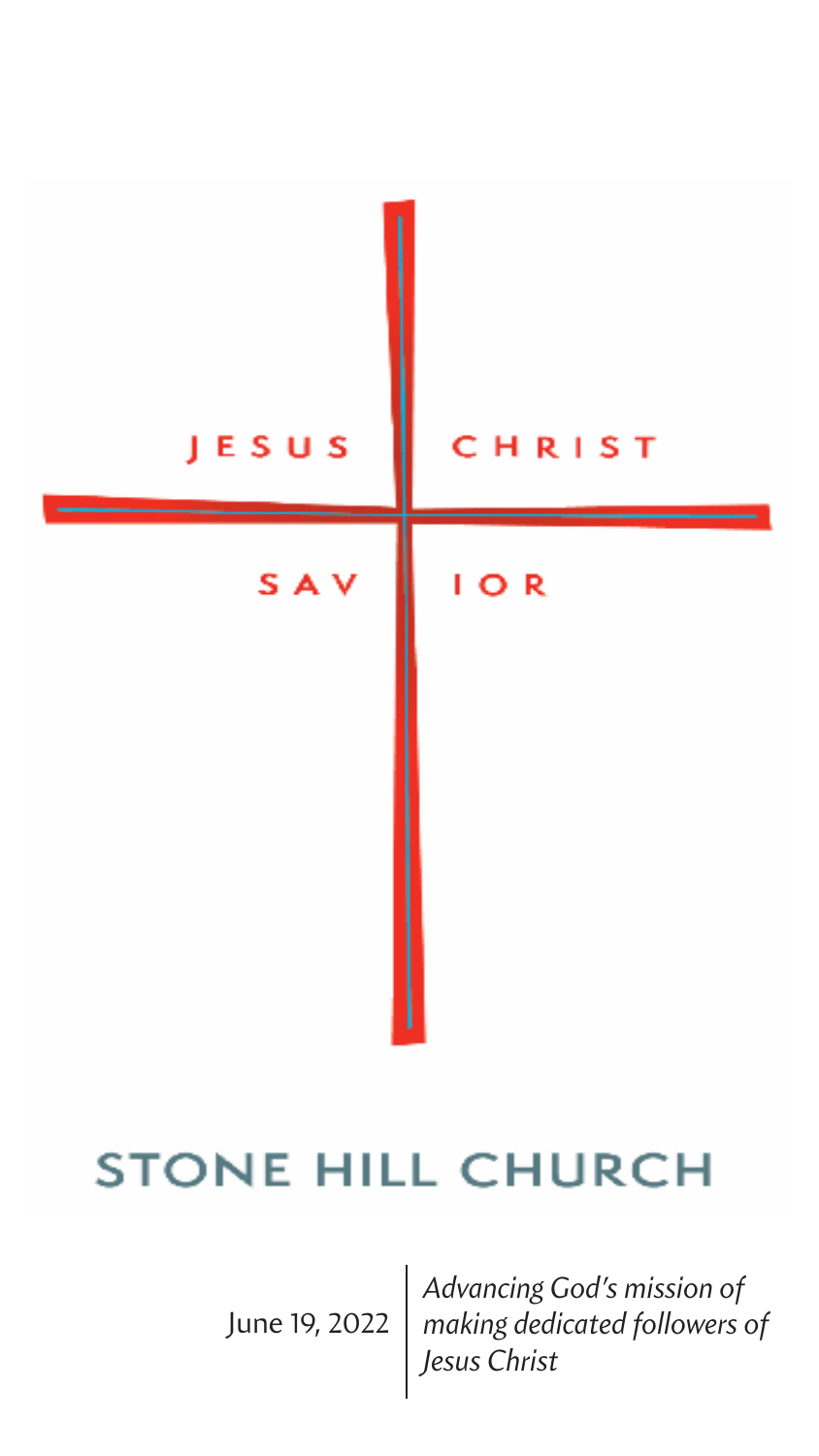*By the Spirit, we are free from the power of sin.*

Call to Worship

*O for a Thousand Tongues to Sing* Acts 16:11-34 Pastor Tracy Troxel

Scripture Reading

Anthem

Invocation

Sermon

Closing Hymn

*My Lord What a Morning*

#### Sunday Worship 9:00 & 11:30 a.m.

*Psalm 103:8-12*

Opening Hymn *O Worship the King*

The LORD is merciful and gracious, slow to anger and abounding in steadfast love. He will not always chide, nor will he keep his anger forever. He does not deal with us according to our sins, nor repay us according to our iniquities. For as high as the heavens are above the earth, so great is his steadfast love toward those who fear him; as far as the east is from the west, so far does he remove our transgressions from us.

Pastoral Prayer

Benediction

Worship Song *God So Loved*

#### Confession of Faith

Worship Song *Death Was Arrested*

*Psalm 118:24*

*Apostles' Creed*

*Doxology*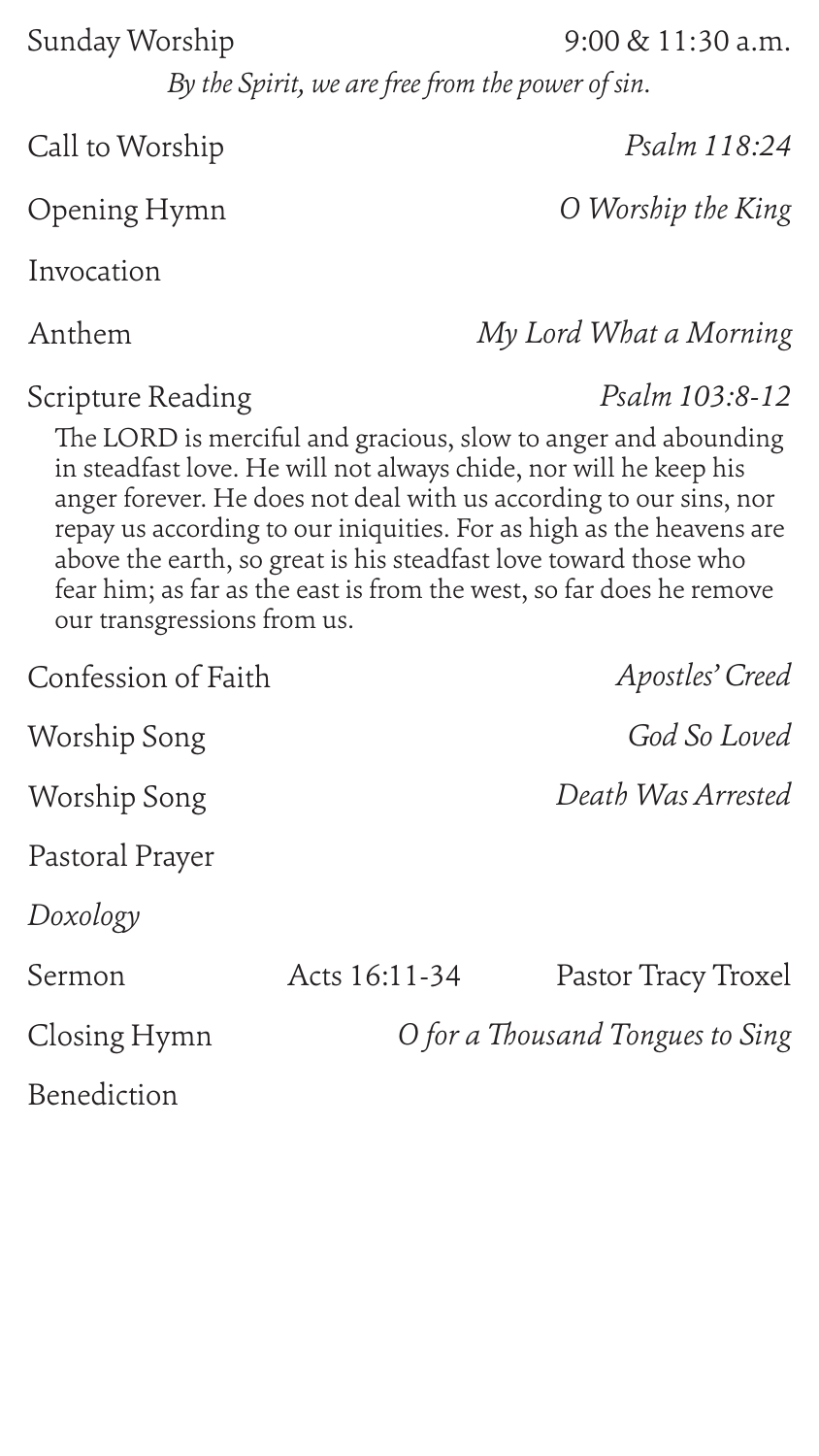### **Announcements for June 19, 2022**

**New Here?** Welcome! We'd love to connect with you. Please take a moment to fill out [a welcome card](https://stonehillprinceton.ccbchurch.com/goto/forms/195/responses/new) and stop by today's Newcomer Reception in the Westerly Prayer Chapel just after the service to say hello!



#### [contact the church office](mailto:info%40stonehillprinceton.org?subject=) to get involved.

**Paid in Full Campaign:** On May 1, we launched our *Paid in Full* campaign. An anonymous donor has generously offered a \$1M match of donations toward paying off the rest of the SHC mortgage (~\$2M). Pastor Tracy shares his heart behind the campaign in [this video.](https://vimeo.com/704245859) The Development Team is asking for all gifts be made by June 30. Can't give before the end of June? Fill out a **[pledge card](https://stonehillprinceton.ccbchurch.com/goto/forms/337/responses/new)** for your contribution to be given by December 31, 2022.

**Teacher Appreciation Breakfast:** Join us today at 10:30 a.m. in Harris Hall for an all church breakfast as we honor our Sunday school teachers. This is a great way to participate in multi-generational fellowship!

**Camp Volunteers:** Camp is back in full force this summer! (July 11-15) There is still a critical need for volunteers in all areas, especially crew leaders. [Sign up today!](https://stonehillprinceton.ccbchurch.com/goto/forms/314/responses/new)